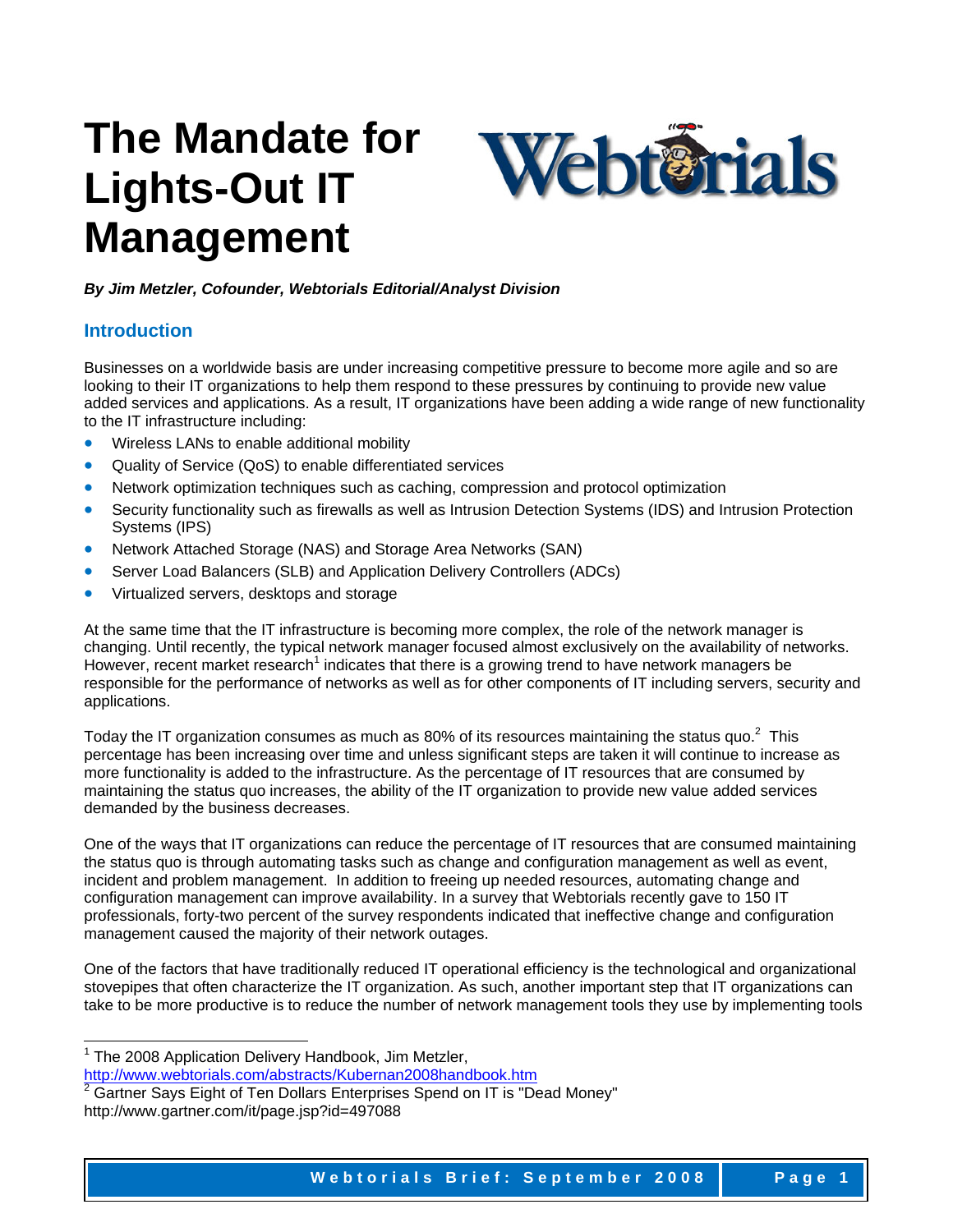that can perform a wide range of functions. The importance of taking this step is reinforced by the fact that as previously described; the typical network manager is taking on a wider range of responsibilities.

The goal of this brief is to identify how IT organizations can successfully automate the management of an increasingly complex IT environment.

### **Lights-Out IT Management**

Lights-Out IT Management refers to the automation of both problem identification and problem resolution. The successful implementation of Lights-Out IT Management is built upon an integrated system that provides three key management functions: find, configure and monitor.

**Find:** Particularly in large IT organizations, it is difficult if not impossible to track all of the components of the IT infrastructure (i.e., networking equipment, servers, storage and applications) using manual methods, as these methods are both time consuming and error prone. As a minimum, what is needed is the ability to automatically discover all of the IT infrastructure elements.

IT infrastructure elements such as network switches and routers are important unto themselves. These elements, however, are typically used to provide resources for services such as a VLAN (Virtual LAN) or a VPN (Virtual Private Network). As a result, what is also needed is the ability to discover services and to be able to perform deep subcomponent discovery in order to understand the relationships between deployed services and the subtending infrastructure elements, down to the level of individual ports and interfaces.

**Configure:** IT organizations are continually modifying their processes. Given this, a successful implementation of Lights-Out IT Management should allow IT organizations to easily modify their processes over time but must not require that they modify them as part of the implementation of the tool. As a result, a Lights-Out IT Management tool must allow the IT organization to configure a wide range of devices using a broad range of approaches; i.e., GUIs, CLI, etc. Configuration should include exposing capabilities as automation tasks at both device and service level.

As previously mentioned, successful Lights-Out IT Management requires a focus on services such as VLANs. Because these services are typically comprised of multiple devices, a Lights-Out IT Management tool must enable an IT organization to automatically configure a service and all of the subtending IT infrastructure elements.

**Monitor:** Monitoring can be done either passively or actively. Using a passive approach, an infrastructure element such as a network switch would inform the management tool of a problem. Using an active approach, the management tool would interrogate infrastructure elements and would determine the health of the individual components and/or the associated service. Since both approaches have their advantages and disadvantages, an effective solution requires both. In order to enable automated remediation, it is necessary that the monitoring tool capture a level of information that is granular enough to enable root cause analysis down to the subinterface level.

Historically, the functionality described in the preceding paragraph would involve multiple IT disciplines using multiple tools. However, in order to support the expanding role of the network manager and to reduce the negative impact of technological and organizational stovepipes, it is important that all of these capabilities are available on a single system that features a customizable user interface.

Another critical success factor relative to implementing Lights-Out IT Management is the use of a Configuration Management Data Base (CMDB). A CMDB is a repository of information related to all the components of an information system. IT Infrastructure Library (ITIL) coined the term CMDB  $^3$ . ITIL has also created a detailed description of a number of important IT processes (i.e., problem management, configuration management, incident management) with a set of comprehensive checklists, tasks and procedures that can be tailored to any IT organization.

1

<sup>&</sup>lt;sup>3</sup> http://www.itil-officialsite.com/home/home.asp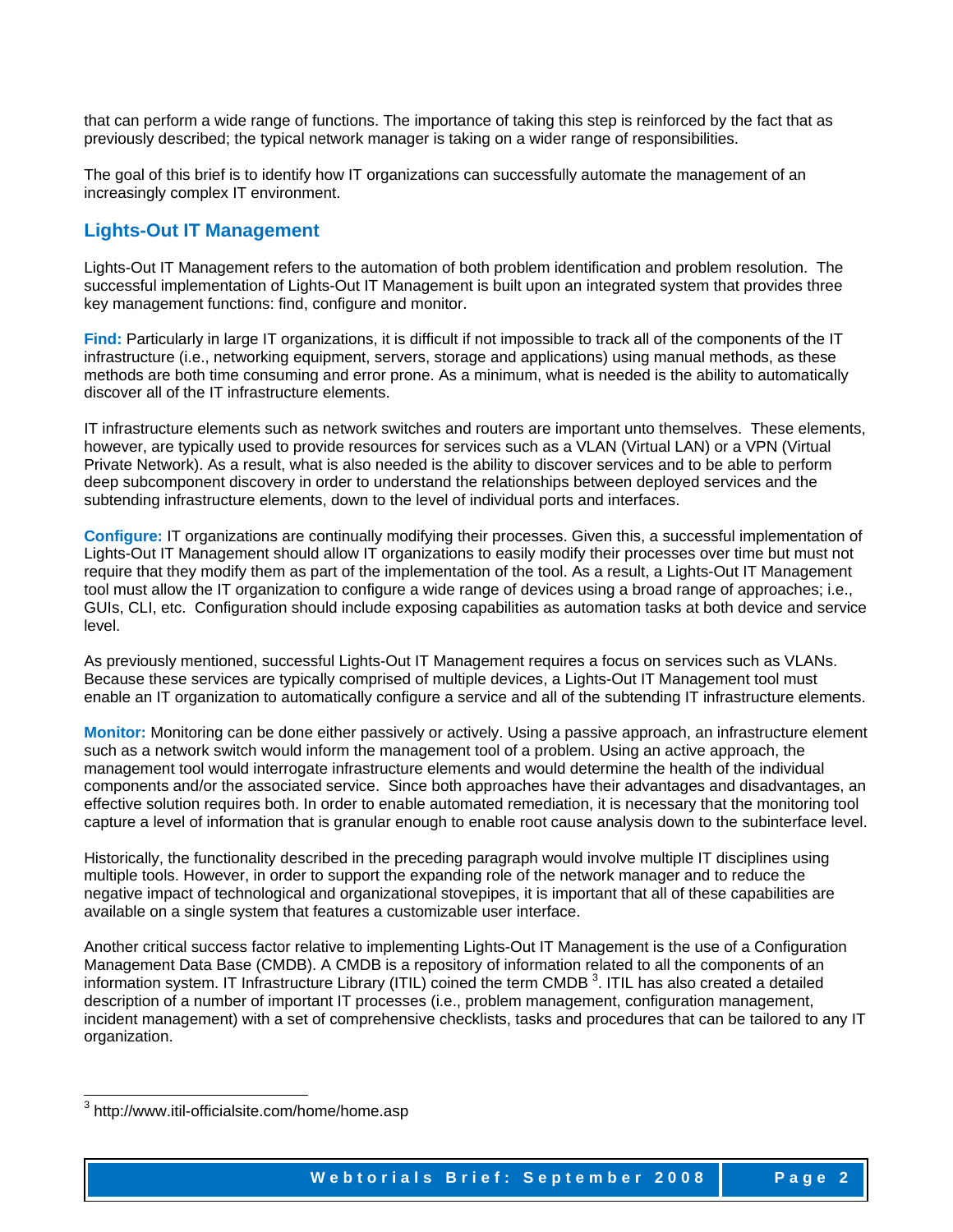In the ITIL context, a CMDB represents the authorized configuration of the significant components of the IT environment. A key goal of a CMDB is to help an organization understand the relationships between these components and track their configuration. A CMDB also stores contextual information about IT assets, finance, and organizational structure. A CMDB is a fundamental component of the ITIL framework for an effective configuration management process. CMDB implementations often involve integration with other systems, such as Asset Management Systems.

#### **Implementing Automation**

Increasing complexity and the growing focus on end-to-end services makes it imperative that management solutions providing automation are capable of supporting existing and future multi-vendor environments comprised of a wide variety of IT infrastructure elements, including applications, servers, routers/switches, and specialized network appliances. Automation is best applied where performing the management tasks manually is repetitious, time-consuming, and prone to human error. The remainder of this section provides an overview of where automation can be best applied to improve operational efficiency and effectiveness for key management functions.

**1. Configuration Management:** Minimizing the need for manual configuration of IT infrastructure elements reduces the operational workload and helps to eliminate human errors that can affect the reliability and security of the network. An automated configuration management system discovers the infrastructure elements and stores their configuration and associated business data in a CMDB, which can be used as the basis for generating both physical and logical perspectives of the entire IT infrastructure and the services it supports. As new elements or services are brought on-line, or changes are made to the configuration of the infrastructure, configurations can be automatically downloaded from the CMDB to ensure consistency and accuracy.

As noted, IT infrastructure elements (i.e., switches, routers, access points, firewalls, IDSs, IPSs, Windows servers, Linux servers, clients, printers, etc.) are typically combined into network services such as VLANs and VPNs. As such, an effective Lights-Out IT Management tool must be able to assist in the rapid creation and/or modification of network services such as automating the creation and/or modification of a VLAN across multiple switches and switch ports.

The CMDB can also be leveraged to enforce policies related to software updates, authorized device access, and configuration changes. Maintaining a documented audit trail of actions taken by operational personnel, including addition, removal and modification of Configuration Items (CIs) reduces errors and helps automate the processes required for regulatory compliance.

- **2. Event Management:** Event management systems are required to maximize network and service availability by reducing the downtime of critical devices and subsystems. Event management systems typically provide error detection and some degree of error analysis, together with alarm generation. Automated event management systems can proactively monitor IT infrastructure elements for conditions that may lead to fault events and can use automated event correlation and root cause analysis to determine the precise nature and location of the faults that do occur. Effective root cause analysis relies heavily on the service dependencies that are discovered, as well as an accurate physical and logical topology of the network, such as one derived from a CMDB. Furthermore, in addition to raising alarms, the automated event management system can use the results of the event detection and analysis processes to trigger automated remediation actions.
- **3. Service Level Management:** Management at the service level is essential to ensure user satisfaction with services such as VoIP or video conferencing, as well as meeting Service Level Agreements (SLAs) for user access to ERP, CRM, and other business-critical application services. Automated service level management involves proactive monitoring of service level metrics such as availability, as well as service and application response times. Results from service level monitoring can be used to trigger actions and to create SLA violation events that can be automatically fed into the fault management system for diagnosis and resolution. Automated integration of service level management, fault management systems, and trouble ticket systems can help minimize service downtimes or SLA violations.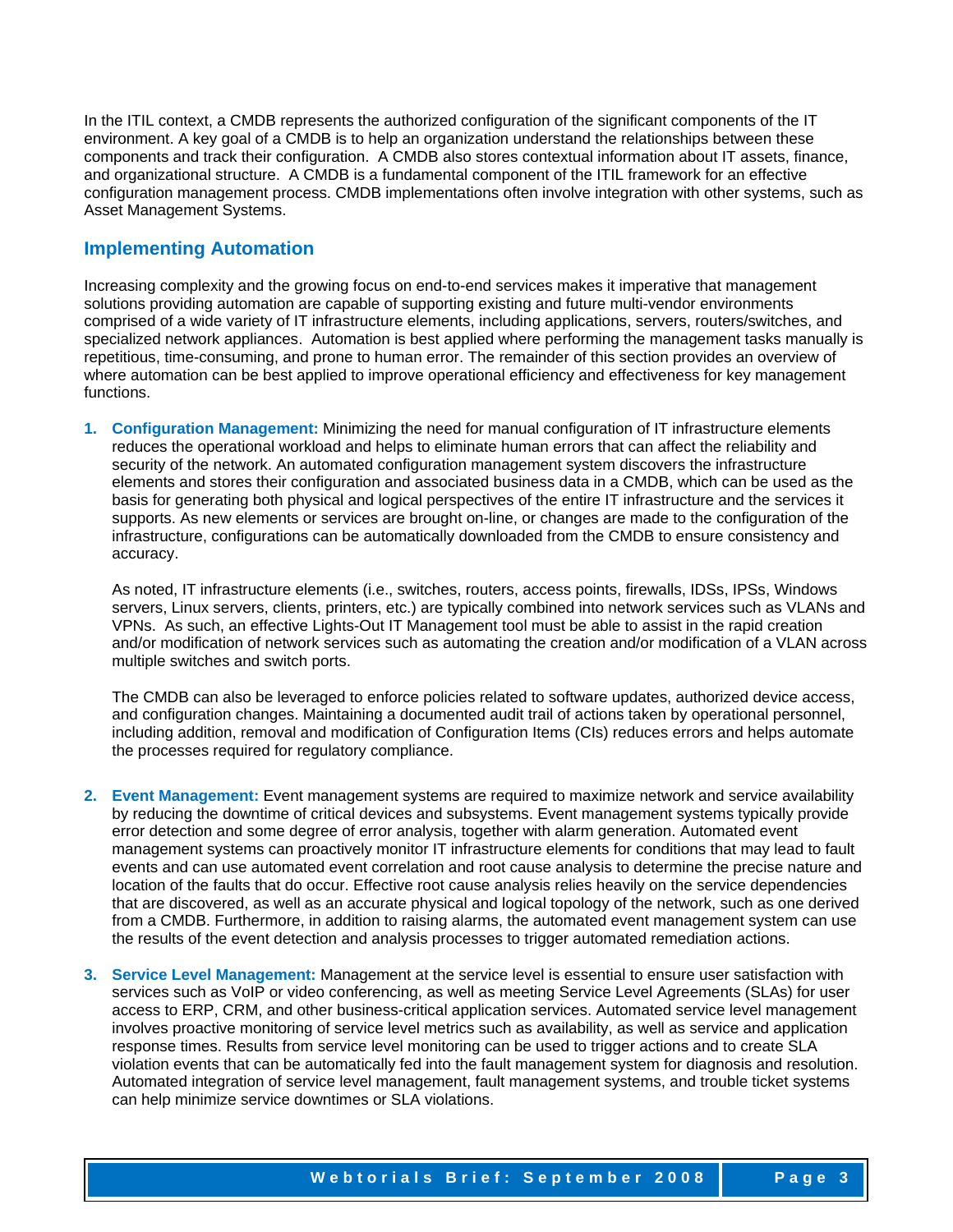**4. Security Management:** Automated security management includes continual monitoring of the security configuration and status of the various elements of the network to ensure that security policies are not being violated. Security audits can be automated as regularly scheduled scans or as responses driven by various security events. Security events can also by automatically correlated with other network events to minimize the number of false positives requiring management attention. Validated security events can then trigger automatic responses, such as reconfiguration of security devices, server reconfiguration, patch deployments, or revocation of user access privileges.

As the preceding discussion indicates, the value of Lights-Out IT Management is enhanced by the elimination of the stovepipes that separate configuration management, fault management, service level management, and security management. The best overall approach is a unified network management automation system. This system should integrate multiple management functions and facilitate enhanced functionality and automation by ensuring a common understanding of the infrastructure and its services and by leveraging a common pool of data in a CMDB regarding the history, status, and behavior of the network.

### **Summary and Call to Action**

In order to be regarded as being successful, IT organizations must continually provide new value added services and applications. Being able to add these new services and applications is increasingly difficult as the IT environment becomes ever more complex and a growing percentage of the IT organization's resources are consumed just maintaining the existing environment.

Automating key network management tasks is one of the steps that IT management can take in order to free up the resources required to develop and implement new services and applications. When evaluating automated management tools, IT organizations should look for:

- An integrated system that supports find, configure and monitor functions
- Support for a customizable user interface
- Multi-vendor, multi-element, multi-domain support
- Service-level awareness and reporting
- Support for virtualized environments
- Support for physical and logical network topologies and root cause analysis
- Integrated functionality across the Fault, Configuration, Accounting, Performance, Security (FCAPS) model and Service Level Management
- The ability to assist in the rapid creation and/or modification of a service
- Support of a sophisticated CMDB
- A high degree of automation within each function and across functions
- Ease of integration with other network management tools